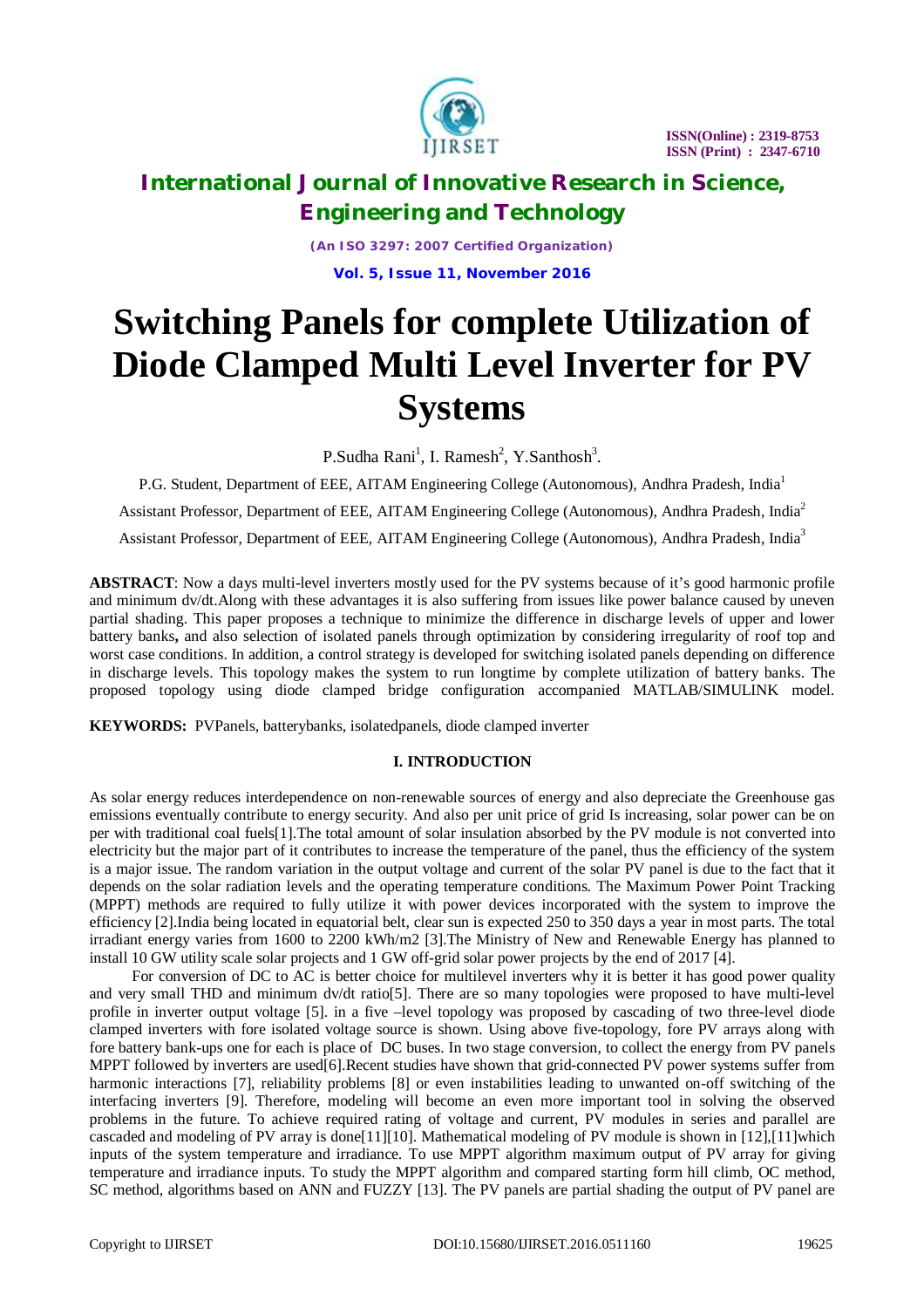

*(An ISO 3297: 2007 Certified Organization)*

#### **Vol. 5, Issue 11, November 2016**

drastically changes [14]. In recent years to increase the PV panels and increases the level of inverter to reduce the total harmonic distortion (THD).

#### **II.RELATED WORK**

In recent years to increase the PV panels and increases the level of inverter to reduce the total harmonic distortion (THD). The main aim of this paper to reduce the total harmonic distortion (THD) to decrease the PV panels with partial shading with a proposed topology. As PV panel output drastically varies with partial shading, in recent years much study was done on partial shading and its effects. Use of by-pass diodes and parallel configuration improves the output in PV array under non-uniform partial shading conditions. many MPPT algorithms are studied and compared starting from OC method, SC method, hill climb (P&O), Incremental Conductance Method, and algorithms based on ANN and fuzzy.IN this paper hill and climb method is used

#### **III. PV ARRAY MODELLING AND MPPT**

The current source along with diode, series and parallel resistances are modeled as PV cell. The PVcurrent is a function of irradiance, temperature, wind speed, coefficients of material. PV cells are grouped in larger units called PV modules, which are further interconnected in a series-parallel configuration to form PV arrays.A solar cell is basically a p-n junction fabricated in a thin wafer of semiconductor. The electromagnetic radiation of solar energy can be directly converted to electricity through photovoltaic effect. Being exposed to the sunlight, photons with energy greater than the band-gap energy of the semiconductor creates some electron-hole pair proportional to incident radiation [3]pv.In fig.1 it shows a single diode modeling of PV module along with Np and Ns number of parallel, series of PV cells respectively[10][12]. The equations (1)-(4)shows output current of PV module with Ns number of series connected PV cells and Np number of PV cells connected in parallel.



Fig.1 PV Module

#### **Equations of a PV Module:**

The basic equations from the theory of semiconductors and PVs that mathematically describe the I-V characteristic of the photovoltaic cell and module are given further in this section. The module photocurrent  $I_{ph}$  of the photovoltaic module depends linearly on the solar irradiation and is also influenced by the temperature according to the following equation (1)

$$
I_{ph} = [I_{scr} + K_i(T - T_{ref})] * \lambda / 1000
$$
 (1)

 $I_{\text{pv}}$ =PV array output current  $T_{ref}=Cell's$  reference temperature T=working temperature  $K_i$ = short circuit temperature coefficient  $\lambda$ =irradiation in W/m<sup>2</sup> Module reverses saturation current is given by (2)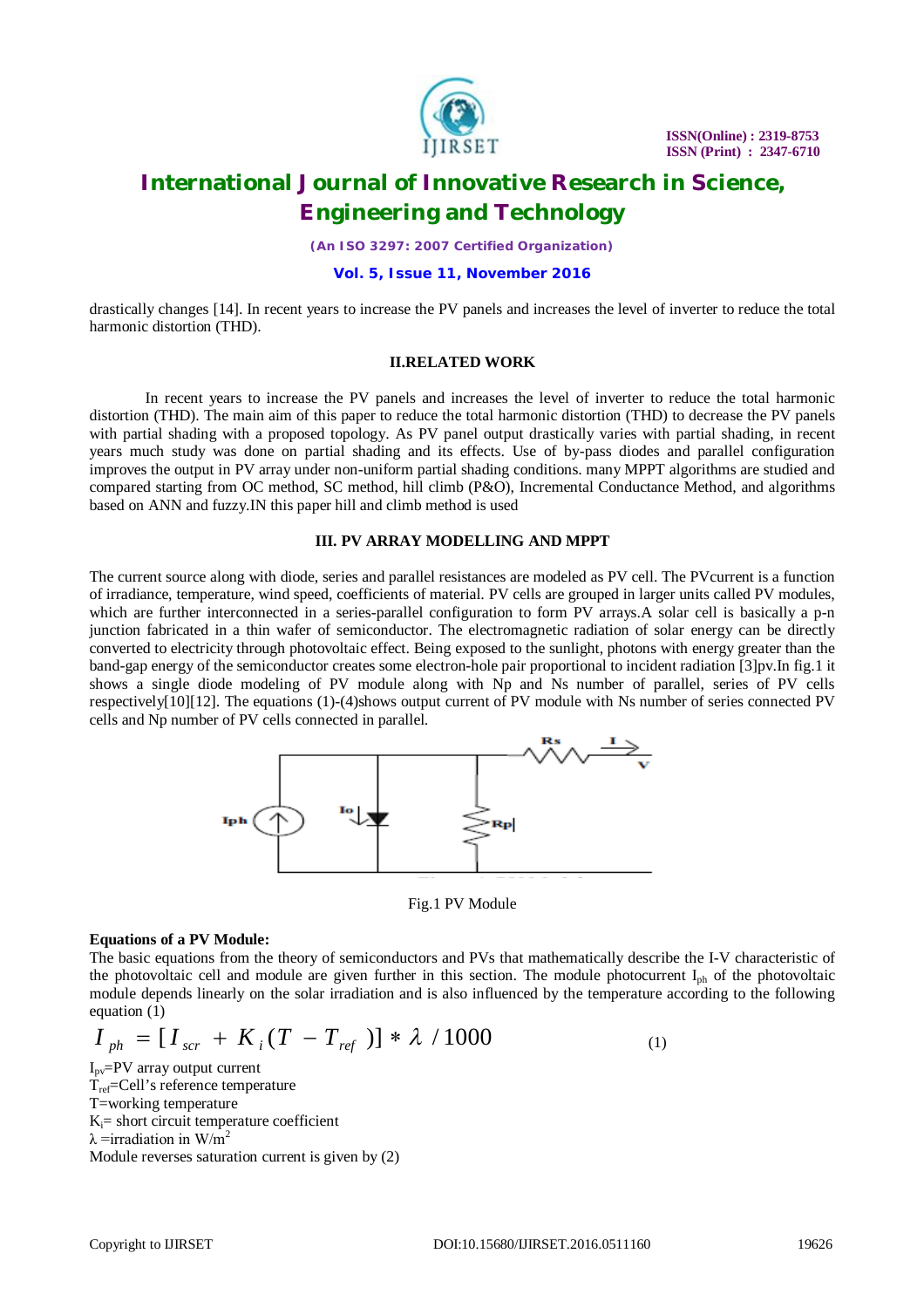(2)

(3)

### **International Journal of Innovative Research in Science, Engineering and Technology**

*(An ISO 3297: 2007 Certified Organization)*

**Vol. 5, Issue 11, November 2016**

$$
I_{rs} = \frac{I_{scr}}{[\exp(QV_{oc}/N_sKAT)-1]}
$$

Irs=reverses saturation current K=Boltzmann constant A=Ideal factor Voc=open cricket voltage

Module saturation Current is given by (3) and this current varies with the cell temperature and which is given by

$$
I_0 = I_{rs} \left[ \frac{T}{T_r} \right]^3 \exp \left[ \frac{q * E_{go}}{AK} \left\{ \frac{1}{T_r} - \frac{1}{T} \right\} \right]
$$

 $I<sub>0</sub>=$ saturation Current Tr=Reference Temperature  $E_{\text{go}}$ =Band gap for silicon Module output current  $I_{\text{av}}$  is given by (4)

$$
I_{pv} = N_p * I_{ph} - N_p * I_0 \left[ exp \left\{ \frac{q * (V_{pv} + I_{pv} R_s)}{N_s A K T} \right\} - 1 \right] - \frac{1}{R_p} \left( \frac{V_{pv}}{N_s} + \frac{I_{pv} R_s}{N_p} \right) \tag{4}
$$

 $I_{pv}$ =Module output current Np=Parallel number of cells for a PV array  $N_s$ =Series number of cells for a PV array Rs=Series Resistance

Rp=Shunt Resistance

 $q = charge of electron$ 







Solar energy is a clean and renewable energy resource for power generation. The power output from a solar photovoltaic system mainly depends on the nature of the connected load because of non-linear

I-V characteristics. The PV systems connected directly to the load result in overall poor efficiency as such MPPT is to be introduced in PV systems to increase the efficiency of the system [3]. Solar radiation, load impedance and module temperature are the three factors which affect the maximum power extraction from solar PV module. I-V curve of PV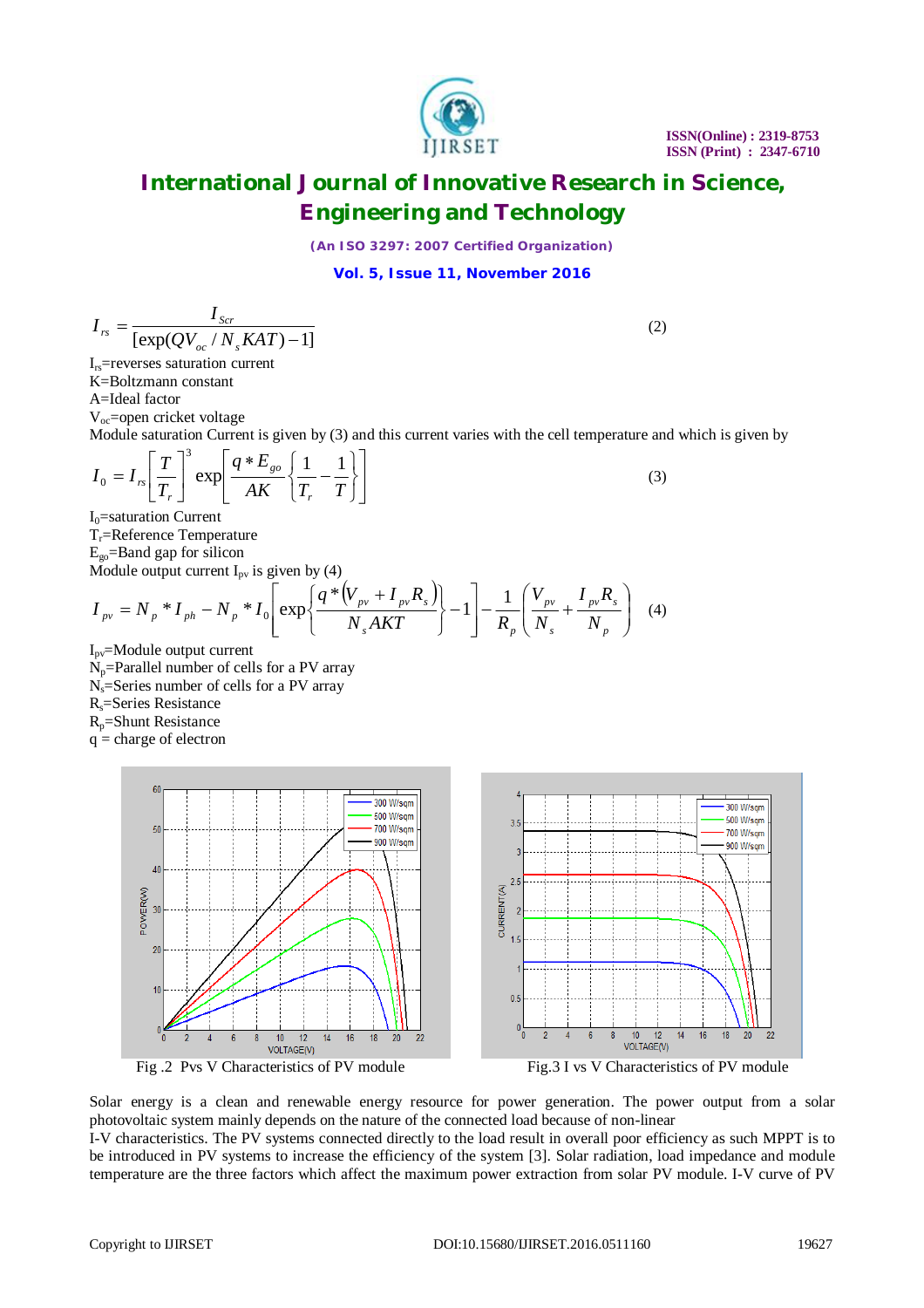

*(An ISO 3297: 2007 Certified Organization)*

#### **Vol. 5, Issue 11, November 2016**

module is a function of insolation and temperature which affects output current and voltage. The increased temperature decreases the open circuit voltage (Voc) while increased intensity of solar radiation increases short circuit current (Isc). Therefore I-V and P-V curve changes according to the operating conditions which alters maximum power point accordingly as shown in Fig 4



Fig 4 different characteristics of I Vs V and PVs V of PV module

Steady state oscillations can be minimized by selecting very small perturbation in duty ratio. As show in below figure 5hill climbing achieves MPP under different irradiations.

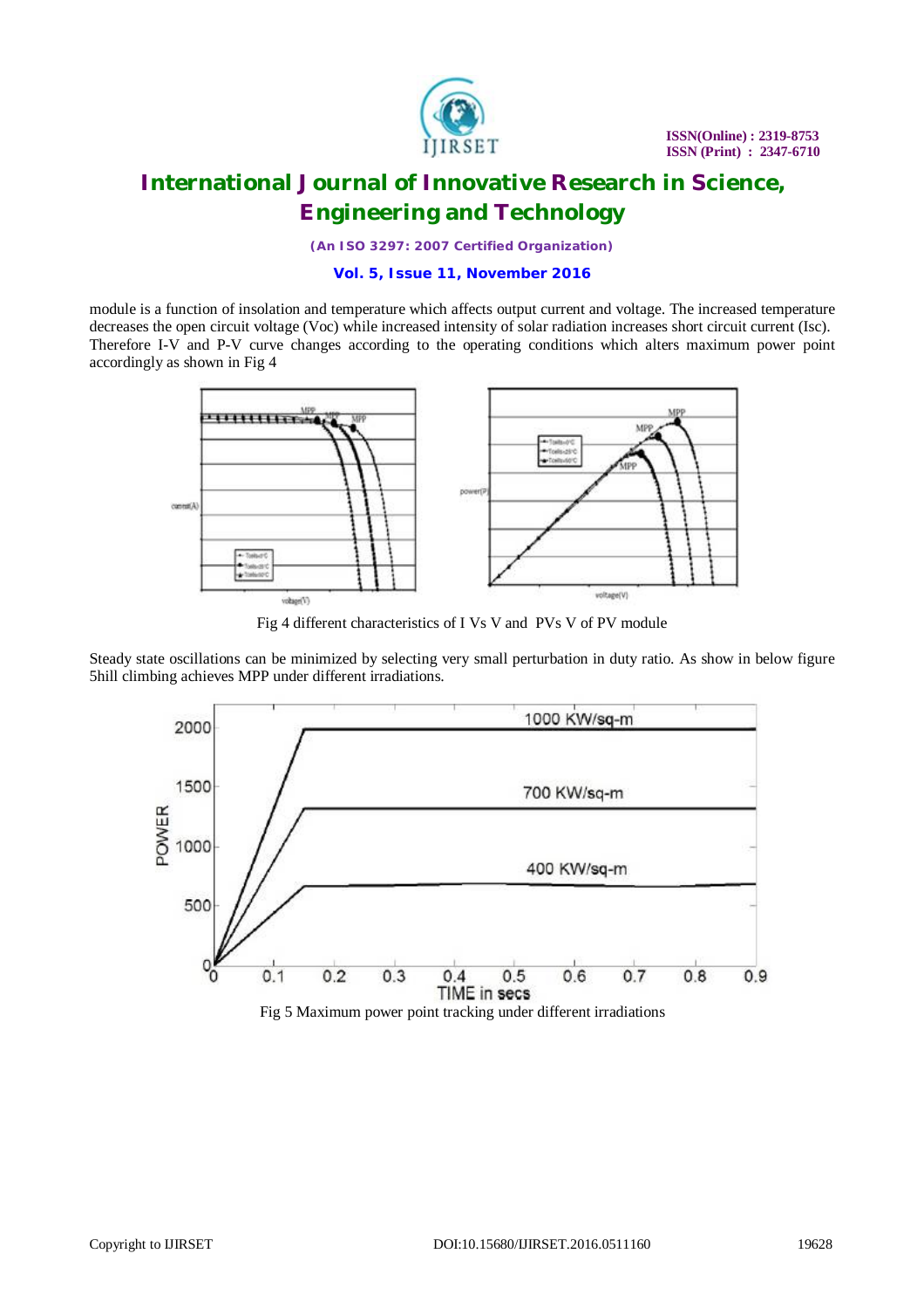

*(An ISO 3297: 2007 Certified Organization)*

**Vol. 5, Issue 11, November 2016**



Fig.5.Two isolated PV arrays supplying to three-level diode clamped multi-level inverter

In urban roof tops where tradeoff between clearance space and inclination as show in fig. the effect of shading of panels results in start/more discharge in batteries. In case of uneven roof tops where one of possible cases shown in fig. as show in fig partial shading of one panel on other is different in array-A to array-B. In case the two PV panels are used the THD value is. To increase the PV panels and increase the level of inverter to reduce the THD value.The main aim of this paper to reduce the THD value.



Fig.6One of possible case of irregular roof top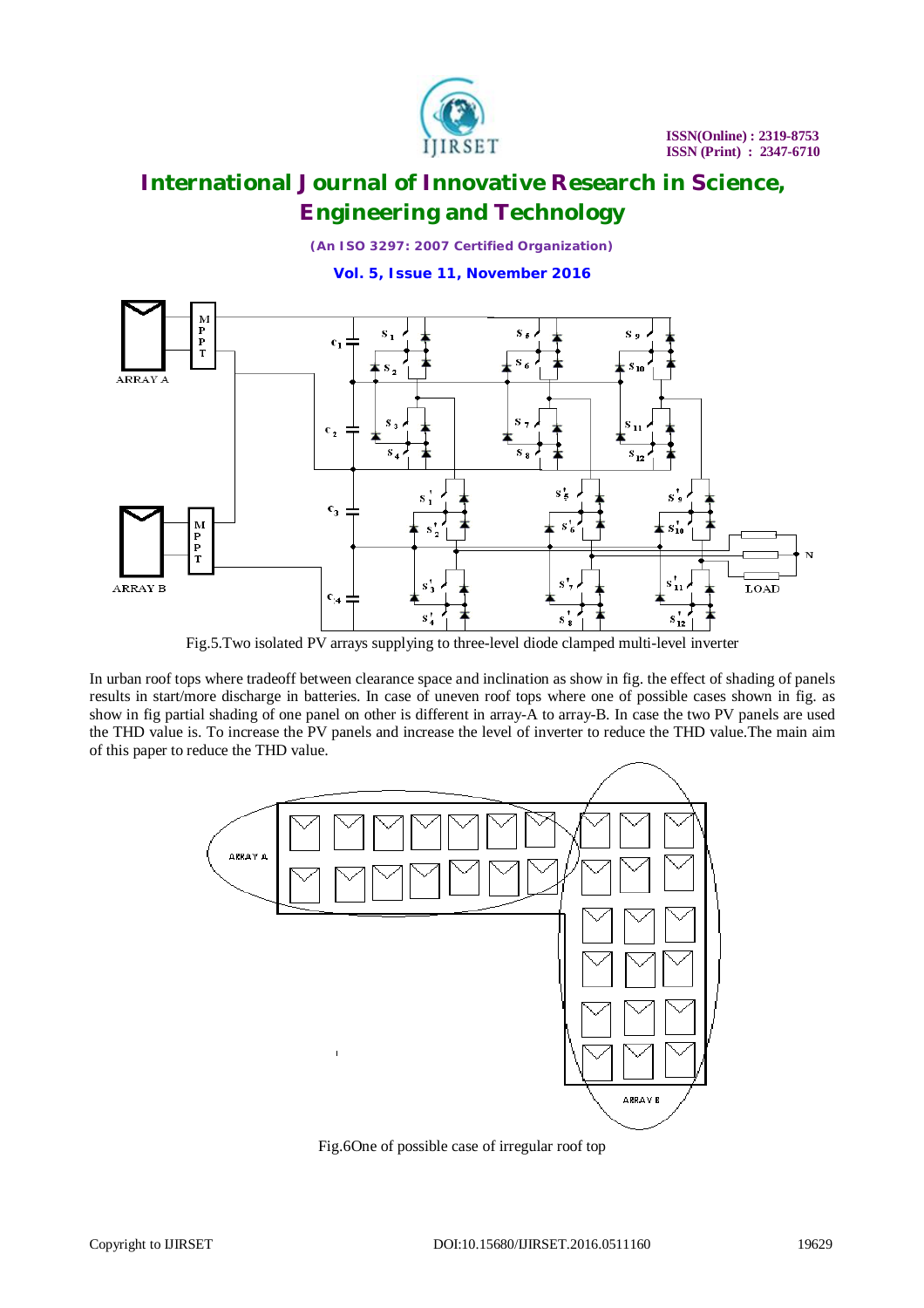

*(An ISO 3297: 2007 Certified Organization)*

#### **Vol. 5, Issue 11, November 2016**

As show in above figure 6 one of possible case of irregular roof top. The effect of shading of panels results in start /more discharge in batteries. In case of uneven roof tops where one possible case as show in above fig6.To increase the level and PV panels of the system. Fore PV panels are fed to the five level diode clamped inverter.

#### $s_1'$  $s_2'$  $s_{2}$  $\overline{\mathbf{s}}$  $s_3^{\prime}$  $s<sub>4</sub>$  $s_4$ <sup>t</sup>  $\overline{\mathbf{s}}$  $s_{\rm s}^*$  $\mathbf{s}^{\prime}$  $s_{6}$  $s'_6$  $s_{\tau}$  $s'.$  $\frac{1}{s}$  $s'_3$  $\overline{\mathbf{s}}$ ARRAY D

### **IV. PROPOSED TOPOLOGY**

The figure shows the proposed topology using five level diode clamped inverter faded by four arrays and this topology find out the very low THD value to show in display.

#### **V.SIMULATION RESULTS**

The proposed topology shown in this paper has been simulated in MATLAB/SIMULINK software. The following figure shows the simulation results of the proposed system.

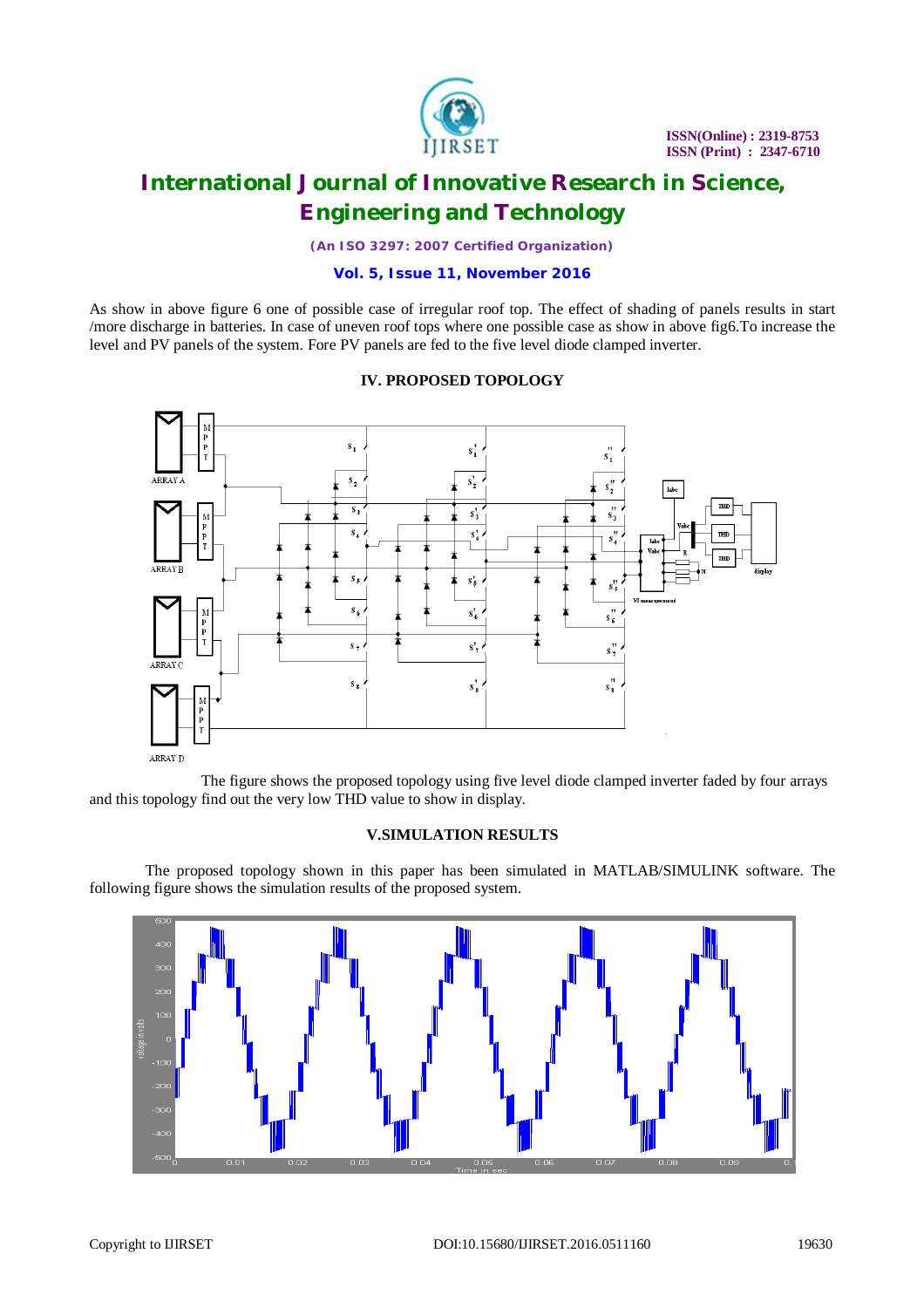

*(An ISO 3297: 2007 Certified Organization)*

#### **Vol. 5, Issue 11, November 2016**

The case study, to increase the level of system in three level to five level as show in above fig. tacking x-axis time in sec(0-0.1) and y axis voltage in volts(-500-500). In this fig it is a voltage Vabc.



To increase the level of the system to reduce the THD valve of the system the FFT analysis of the voltage Vabc as show in above fig. as show in below fig the selected signals five to tack one cycles in FFT analysis to show the FFT analysis of 50Hz fundamental frequency is 18.57% of THD.



The voltage Vabc signal are connected to THD block the different voltages are produces that voltages as show in below fig. to show the fig there are three waveforms every waveform x axis in time in sec and y axis voltage in volts.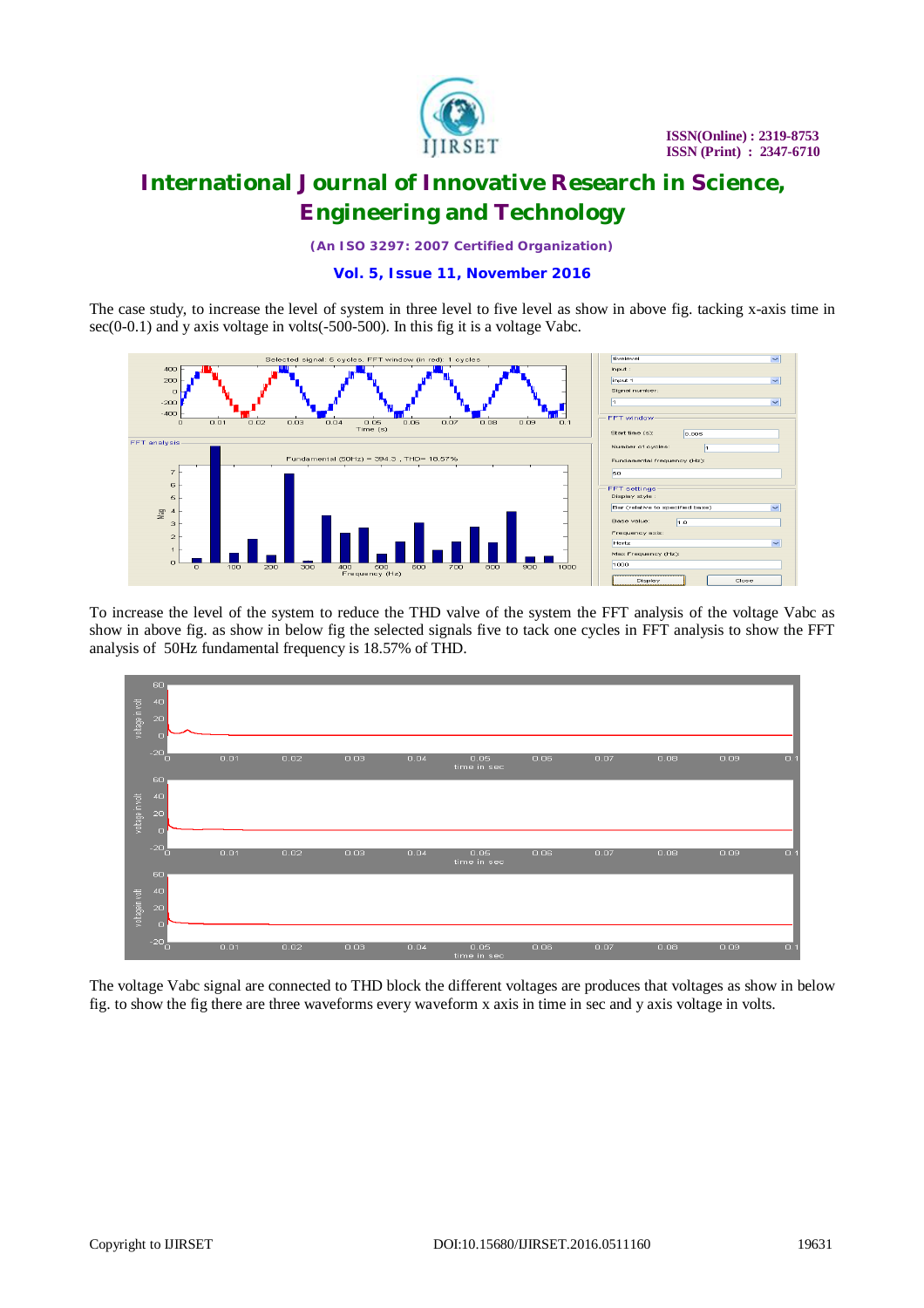

*(An ISO 3297: 2007 Certified Organization)*

**Vol. 5, Issue 11, November 2016**



The different voltage to apply the FFT analysis of the system to give the different THD valves.As show in below three fig FFT analysis of the three signals. As show in below fig the FFT analysis of the three signals. Three signals 50Hz fundamental frequency the first signal THD valve is 131.15% and second signal THD valve is 77.68% and thread signal THD valve is 56.72%.

#### **VI. CONCLUSION**

For improving the energy efficiency and power qualityissues with increasing demand, grid connected solar PV systemsare taking a good place. In this paper modeling and simulation ofgrid connected solar PV system using five level diode clamped multi-level inverter.First mathematical model of PV cell is given and P-V and I-Vcharacteristics are obtained for different irradiation levels andthen 3-inverter has been modeled using d-q reference frame.The feed forward grid voltage compensation can effectivelyeliminate the grid harmonics disturbance, and both fast dynamicresponse and high quality current output with very low THD canbe achieved for grid connected solar PV system.

#### **REFERENCES**

1. NaamRamez, "Smaller, Cheaper, Faster: Does Moore's Law Apply to Solar Cells?" March 16, 2011. <http://blogs.scientificamerican.com/guestblog/2011/03/16/smaller-cheaper-faster-does-moores-law-apply-tosolar-cells/>

2.M. A. El-Shibini and H. H. Rakha, "Maximum Power Point Tracking Technique", Proceedings of ElectrotechnicalConference, 'Integrating Research, Industry and Education in Energy and Communication Engineering', Mediterranean11-13 Apr 1989 pp. 21 – 24.(a)

3. Gordon Feller, India Building large-scale solar thermal capacity. Rajasthan, India.

<http://solar-club.web.cern.ch/solar-club/Developpement/ERInde.htm>

4.Phase II policy Document, Jawaharlal Nehru National Solar Mission,Ministry of new and renewable energy , December 2012

5. Rodriguez, J.; Jih-Sheng Lai; Fang ZhengPeng, "Multilevel inverters: a survey of topologies, controls, and applications," *Industrial Electronics, IEEE Transactions on*, vol.49, no.4, pp.724,738, Aug 2002.

6. Messo, T.; Puukko, J.; Suntio, T., "Effect of MPP-tracking dc/dcconverter on VSI-based photovoltaic inverter dynamics," Power Electronics, Machines and Drives (PEMD 2012), 6th IET International Conference on , vol., no., pp.1,6, 27-29 March 2012

9. M. A. Abella, F. Chenlo, "Choosing the right inverter", Renewable Energy World, vol.7, no.

<sup>7.</sup> J. H. R. Enslin, P. J. M. Heskes, "Harmonic interaction between a large number of distributed power inverters and the distribution network", IEEE Trans. Power Electron*.*, vol.

<sup>8.</sup> G. Petroneet. al., "Reliability issues in photovoltaic power processing systems", IEEE Trans. Ind. Electron., vol. 55, no. 7, pp. 2569-2580, July 2008.

<sup>10.</sup> Il-Song Kim; Myung-Bok Kim; Myung-JoongYoun, "New Maximum Power Point Tracker Using Sliding-Mode Observer for Estimation of Solar Array Current in the Grid-Connected Photovoltaic